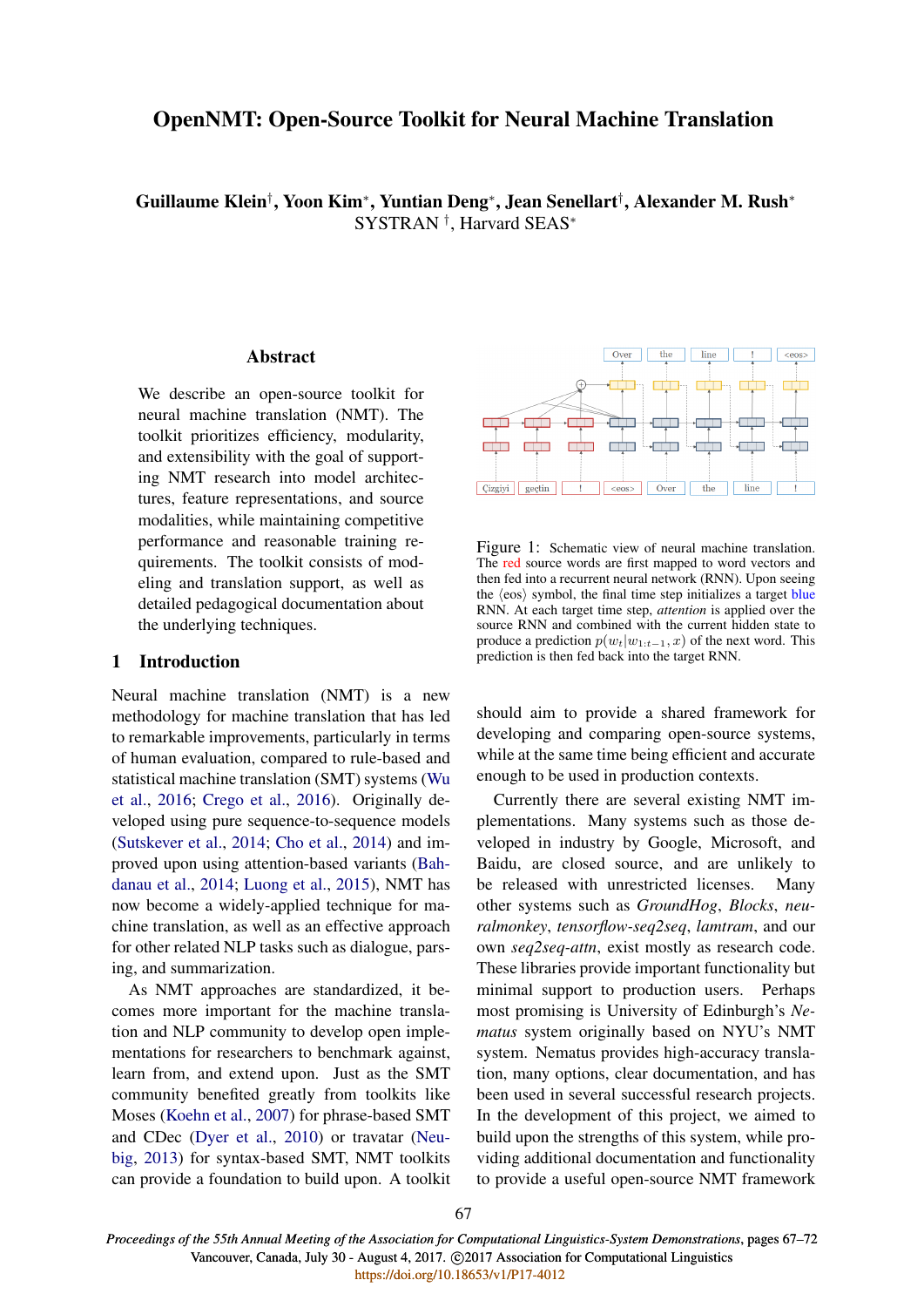for the NLP community in academia and industry.

With these goals in mind, we introduce *OpenNMT* (http://opennmt.net), an opensource framework for neural machine translation. OpenNMT is a complete NMT implementation. In addition to providing code for the core translation tasks, OpenNMT was designed with three aims: (a) prioritize fast training and test efficiency, (b) maintain model modularity and readability, (c) support significant research extensibility.

This engineering report describes how the system targets these criteria. We begin by briefly surveying the background for NMT, describing the high-level implementation details, and then describing specific case studies for the three criteria. We end by showing benchmarks of the system in terms of accuracy, speed, and memory usage for several translation and translation-like tasks.

# 2 Background

NMT has now been extensively described in many excellent tutorials (see for instance https://sites.google.com/site/ acl16nmt/home). We give only a condensed overview.

NMT takes a conditional language modeling view of translation by modeling the probability of a target sentence  $w_{1:T}$  given a source sentence  $x_{1:S}$  as  $p(w_{1:T}|x) = \prod_{1}^{T} p(w_t|w_{1:t-1}, x; \theta)$ . This distribution is estimated using an attention-based encoder-decoder architecture (Bahdanau et al., 2014). A source encoder recurrent neural network (RNN) maps each source word to a word vector, and processes these to a sequence of hidden vectors  $h_1, \ldots, h_s$ . The target decoder combines an RNN hidden representation of previously generated words  $(w_1, ... w_{t-1})$  with source hidden vectors to predict scores for each possible next word. A softmax layer is then used to produce a nextword distribution  $p(w_t|w_{1:t-1}, x; \theta)$ . The source hidden vectors influence the distribution through an attention pooling layer that weights each source word relative to its expected contribution to the target prediction. The complete model is trained end-to-end to maximize the likelihood of the training data. An unfolded network diagram is shown in Figure 1.

In practice, there are also many other important aspects that improve the effectiveness of the base model. Here we briefly mention four areas: (a) It is important to use a gated RNN

| German         | ⇄<br>×<br>$\boldsymbol{\mathrm{v}}$ | English | $\mathbf{v}$       | <b>D</b> Filter <b>O</b> | Sele |
|----------------|-------------------------------------|---------|--------------------|--------------------------|------|
| Verstehen Sie? |                                     |         | Do you understand? |                          |      |
|                |                                     |         |                    |                          |      |

Figure 2: Live demo of the OpenNMT system across dozens of language pairs.

such as an LSTM (Hochreiter and Schmidhuber, 1997) or GRU (Chung et al., 2014) which help the model learn long-distance features within a text. (b) Translation requires relatively large, stacked RNNs, which consist of several vertical layers (2- 16) of RNNs at each time step (Sutskever et al., 2014). (c) Input feeding, where the previous attention vector is fed back into the input as well as the predicted word, has been shown to be quite helpful for machine translation (Luong et al., 2015). (d) Test-time decoding is done through *beam search* where multiple hypothesis target predictions are considered at each time step. Implementing these correctly can be difficult, which motivates their inclusion in an NMT framework.

# 3 Implementation

OpenNMT is a complete library for training and deploying neural machine translation models. The system is successor to *seq2seq-attn* developed at Harvard, and has been completely rewritten for ease of efficiency, readability, and generalizability. It includes vanilla NMT models along with support for attention, gating, stacking, input feeding, regularization, beam search and all other options necessary for state-of-the-art performance.

The main system is implemented in the Lua/Torch mathematical framework, and can be easily be extended using Torch's internal standard neural network components. It has also been extended by Adam Lerer of Facebook Research to support Python/PyTorch framework, with the same API.

The system has been developed completely in the open on GitHub at (http://github.com/ opennmt/opennmt) and is MIT licensed. The first version has primarily (intercontinental) contributions from SYSTRAN Paris and the Harvard NLP group. Since official beta release, the project has been starred by over 1000 users, and there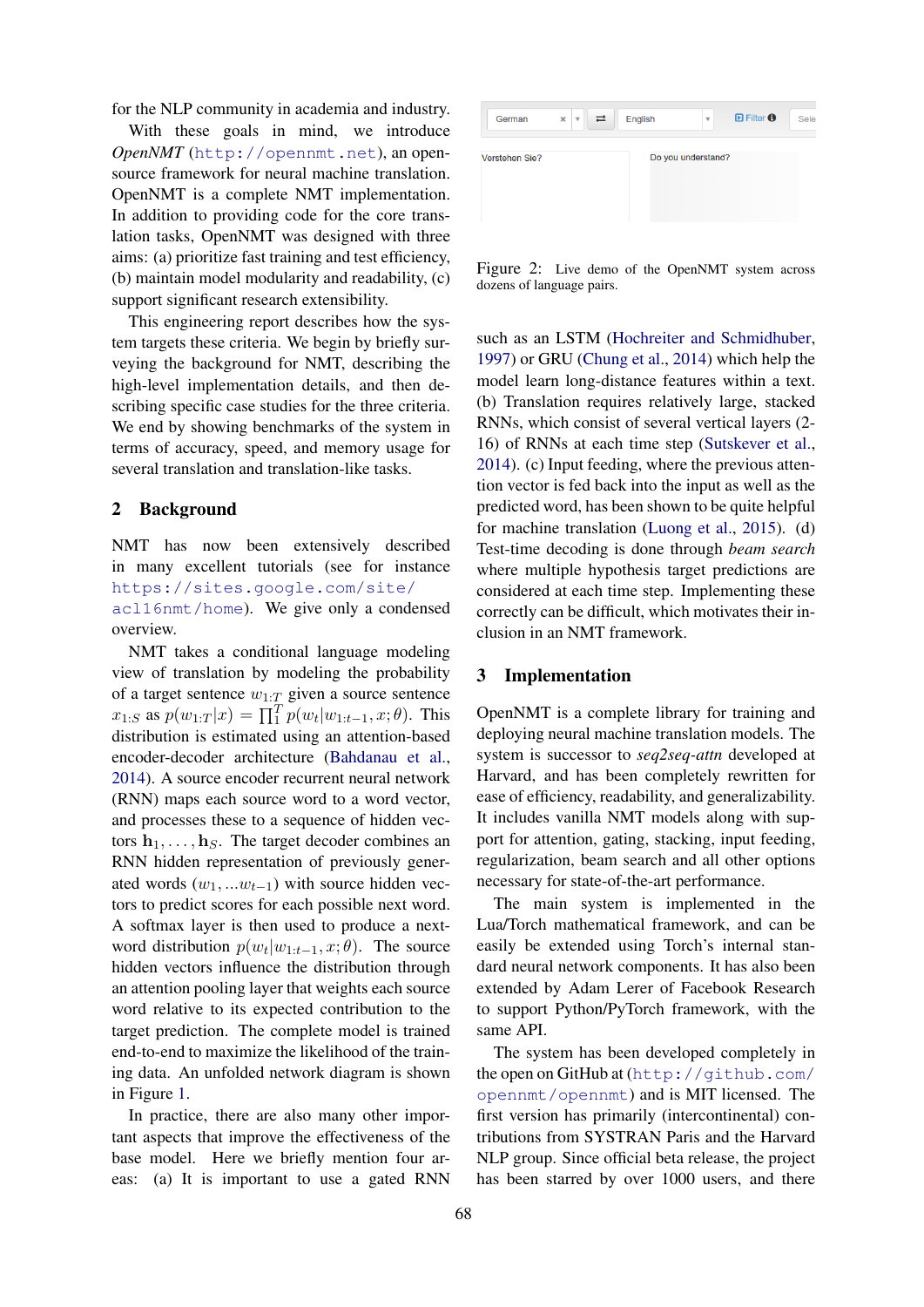have been active development by those outside of these two organizations. The project has an active forum for community feedback with over five hundred posts in the last two months. There is also a live demonstration available of the system in use (Figure 3).

One nice aspect of NMT as a model is its relative compactness. When excluding Torch framework code, the Lua OpenNMT system including preprocessing is roughly 4K lines of code, and the Python version is less than 1K lines (although slightly less feature complete). For comparison the Moses SMT framework including language modeling is over 100K lines. This makes the system easy to completely understand for newcomers. The project is fully self-contained depending on minimal number of external Lua libraries and including also a simple language independent reversible tokenization and detokenization tools.

# 4 Design Goals

As the low-level details of NMT have been covered previously (see for instance (Neubig, 2017)), we focus this report on the design goals of Open-NMT: system efficiency, code modularity, and model extensibility.

# 4.1 System Efficiency

As NMT systems can take from days to weeks to train, training efficiency is a paramount concern. Slightly faster training can make be the difference between plausible and impossible experiments.

Memory Sharing When training GPU-based NMT models, memory size restrictions are the most common limiter of batch size, and thus directly impact training time. Neural network toolkits, such as Torch, are often designed to trade-off extra memory allocations for speed and declarative simplicity. For OpenNMT, we wanted to have it both ways, and so we implemented an external memory sharing system that exploits the known time-series control flow of NMT systems and aggressively shares the internal buffers between clones. The potential shared buffers are dynamically calculated by exploration of the network graph before starting training. In practical use, aggressive memory reuse in OpenNMT provides a saving of 70% of GPU memory with the default model size.

Multi-GPU OpenNMT additionally supports multi-GPU training using data parallelism. Each GPU has a replica of the master parameters and process independent batches during training phase. Two modes are available: synchronous and asynchronous training. In synchronous training, batches on parallel GPU are run simultaneously and gradients aggregated to update master parameters before resynchronization on each GPU for the following batch. In asynchronous training, batches are run independent on each GPU, and independent gradients accumulated to the master copy of the parameters. Asynchronous SGD is known to provide faster convergence (Dean et al., 2012). Experiments with 8 GPUs show a  $6\times$ speed up in per epoch, but a slight loss in training efficiency. When training to similar loss, it gives a  $3.5\times$  total speed-up to training.

C/Mobile/GPU Translation Training NMT systems requires some code complexity to facilitate fast back-propagation-through-time. At deployment, the system is much less complex, and only requires (i) forwarding values through the network and (ii) running a beam search that is much simplified compared to SMT. OpenNMT includes several different translation deployments specialized for different run-time environments: a batched CPU/GPU implementation for very quickly translating a large set of sentences, a simple single-instance implementation for use on mobile devices, and a specialized C implementation. The first implementation is suited for research use, for instance allowing the user to easily include constraints on the feasible set of sentences and ideas such as pointer networks and copy mechanisms. The last implementation is particularly suited for industrial use as it can run on CPU in standard production environments; it reads the structure of the network and then uses the *Eigen* package to implement the basic linear algebra necessary for decoding. Table 4.1 compares the performance of the different implementations based on batch size, beam size, showing significant speed ups due to batching on GPU and when using the CPU/C implementation.

#### 4.2 Modularity for Research

A secondary goal was a desire for code readability for non-experts. We targeted this goal by explicitly separating out many optimizations from the core model, and by including tutorial documenta-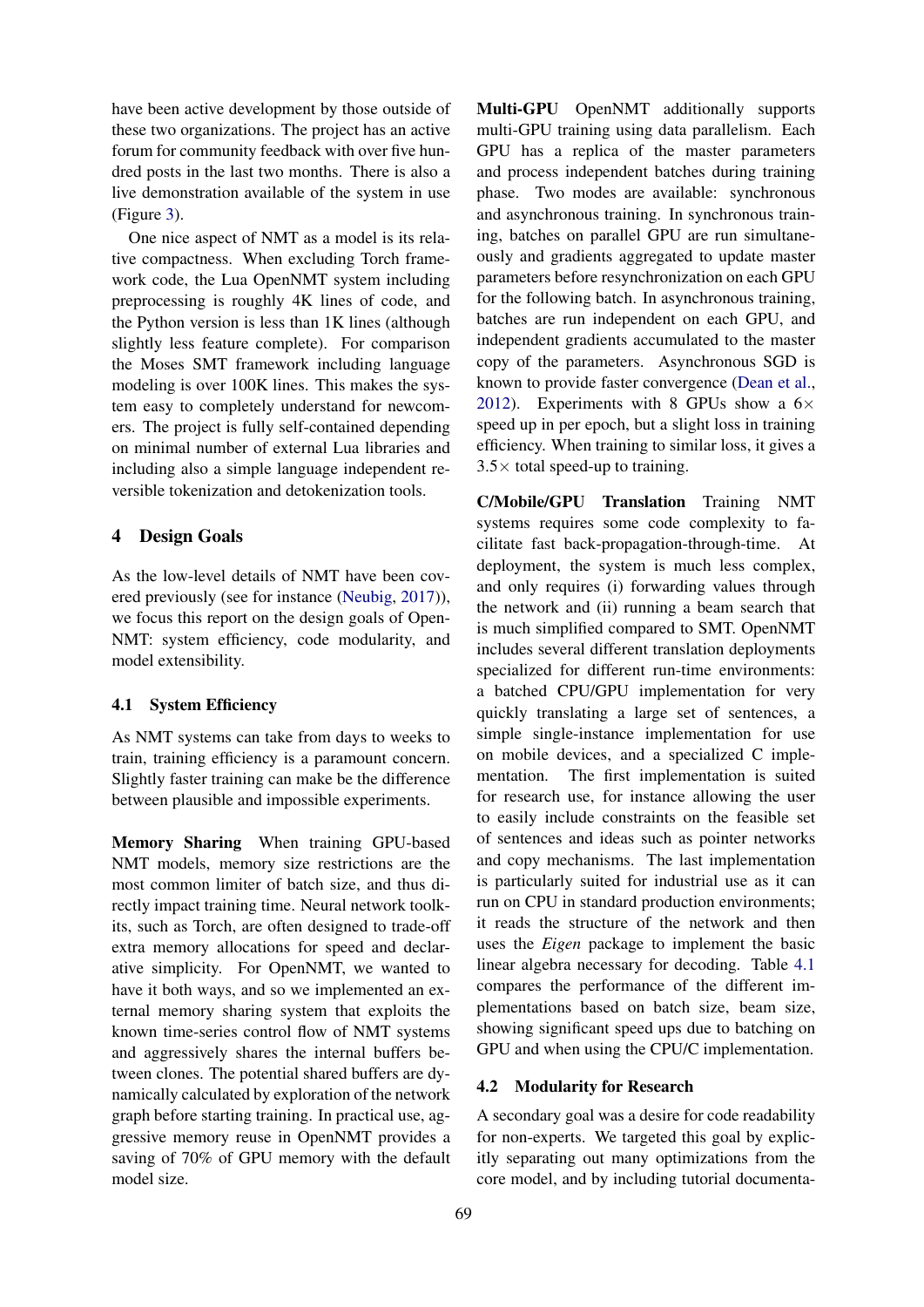| Batch | Beam | GPU   | CPU   | <b>CPU/C</b> |
|-------|------|-------|-------|--------------|
|       | ╮    | 209.0 | 24.1  | 62.2         |
|       |      | 166.9 | 23.3  | 84.9         |
| 30    | 5    | 646.8 | 104.0 | 116.2        |
| 30    |      | 535.1 | 128.5 | 392.7        |

Table 1: Translation speed in source tokens per second for the Torch CPU/GPU implementations and for the multithreaded CPU C implementation. (Run with Intel i7/GTX 1080)

tion within the code. To test whether this approach would allow novel feature development we experimented with two case studies.

Case Study: Factored Neural Translation In feature-based factored neural translation (Sennrich and Haddow, 2016), instead of generating a word at each time step, the model generates both word and associated features. For instance, the system might include words and separate case features. This extension requires modifying both the inputs and the output of the decoder to generate multiple symbols. In OpenNMT both of these aspects are abstracted from the core translation code, and therefore factored translation simply modifies the input network to instead process the featurebased representation, and the output generator network to instead produce multiple conditionally independent predictions.

Case Study: Attention Networks The use of attention over the encoder at each step of translation is crucial for the model to perform well. The default method is to utilize the global attention mechanism. However there are many other types of attention that have recently proposed including local attention (Luong et al., 2015), sparse-max attention (Martins and Astudillo, 2016), hierarchical attention (Yang et al., 2016) among others. As this is simply a module in OpenNMT it can easily be substituted. Recently the Harvard group developed a *structured* attention approach, that utilizes graphical model inference to compute this attention. The method is quite computationally complex; however as it is modularized by the Torch interface, it can be used in OpenNMT to substitute for standard attention.

## 4.3 Extensibility

Deep learning is a quickly evolving field. Recently work such as variational seq2seq auto-encoders (Bowman et al., 2016) or memory networks (Weston et al., 2014), propose interesting extensions



Figure 3: 3D Visualization of OpenNMT source embedding from the TensorBoard visualization system.

to basic seq2seq models. We next discuss a case study to demonstrate that OpenNMT is extensible to future variants.

Multiple Modalities Recent work has shown that NMT-like systems are effective for imageto-text generation tasks (Xu et al., 2015). This task is quite different from standard machine translation as the source sentence is now an image. However, the future of translation may require this style of (multi-)modal inputs (e.g. http://www.statmt.org/wmt16/ multimodal-task.html).

As a case study, we adapted two systems with non-textual inputs to run in OpenNMT. The first is an image-to-text system developed for mathematical OCR (Deng et al., 2016). This model replaces the source RNN with a deep convolution over the source input. Excepting preprocessing, the entire adaptation requires less than 500 lines of additional code and is also open-sourced as github.com/opennmt/im2text. The second is a speech-to-text recognition system based on the work of Chan et al. (2015). This system has been implemented directly in OpenNMT by replacing the source encoder with a Pyrimidal source model.

# 4.4 Additional Tools

Finally we briefly summarize some of the additional tools that extend OpenNMT to make it more beneficial to the research community.

Tokenization We aimed for OpenNMT to be a standalone project and not depend on commonly used tools. For instance the Moses tokenizer has language specific heuristics not necessary in NMT. We therefore include a simple reversible tokenizer that (a) includes markers seen by the model that allow simple deterministic deto-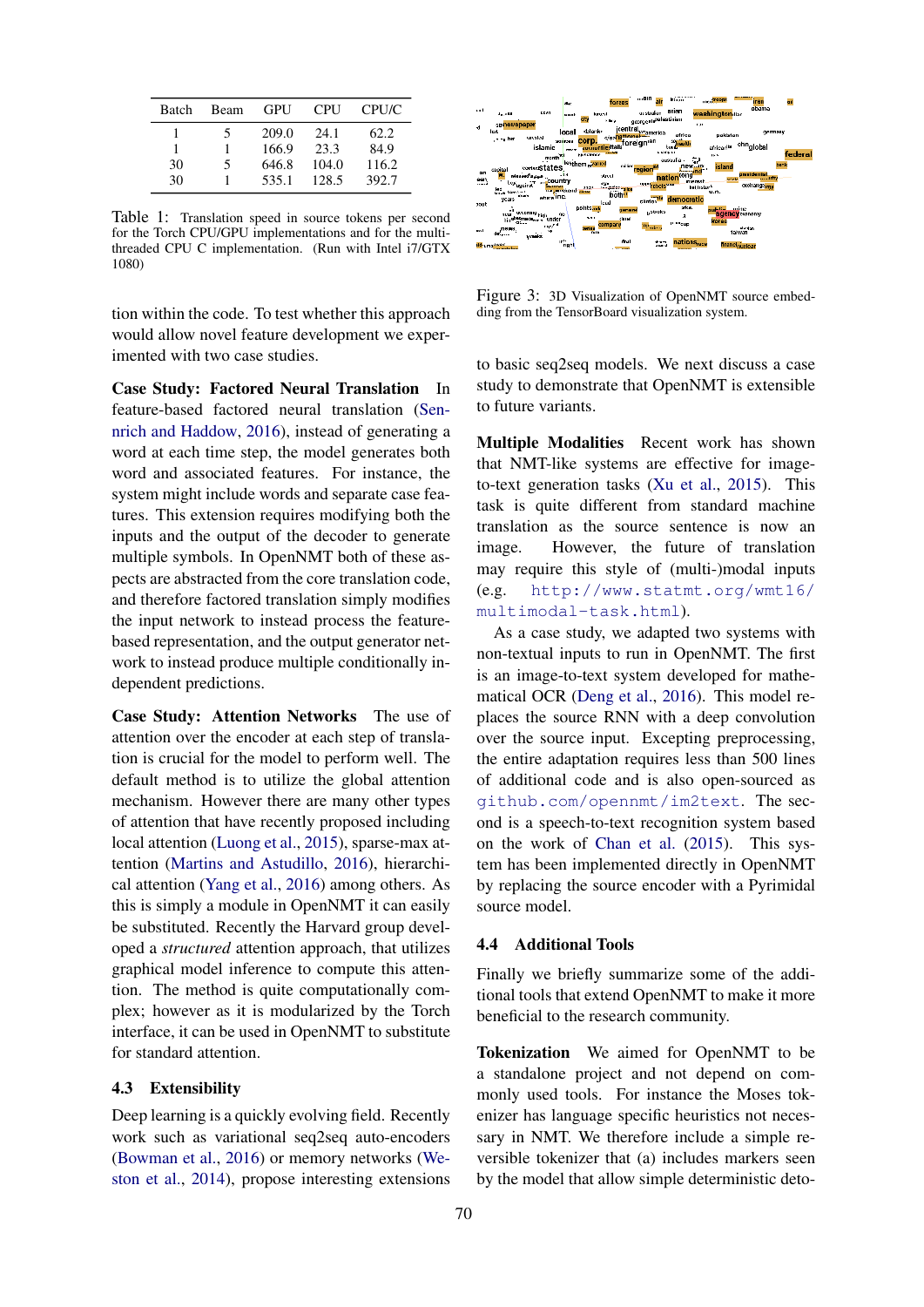|     | ES               | $\mathop{\mathrm{FR}}$                                  | <b>IT</b>                | PT.                                               | RO.           |
|-----|------------------|---------------------------------------------------------|--------------------------|---------------------------------------------------|---------------|
| ES  | $\sim$ 100 $\mu$ |                                                         |                          | $32.7 (+5.4) 28.0 (+4.6) 34.4 (+6.1) 28.7 (+6.4)$ |               |
| FR. | $32.9 (+3.3)$    | $\sim 100$                                              |                          | $26.3 (+4.3)$ $30.9 (+5.2)$ $26.0 (+6.6)$         |               |
| IT  | $31.6 (+5.3)$    | $31.0 (+5.8)$                                           | <b>Contract Contract</b> | $28.0 (+5.0)$ $24.3 (+5.9)$                       |               |
| PT. | $35.3 (+10.4)$   | $34.1 (+4.7)$ $28.1 (+5.6)$                             |                          | $\omega_{\rm{max}}$                               | $28.7 (+5.0)$ |
| RO. |                  | $35.0 (+5.4)$ $31.9 (+9.0)$ $26.4 (+6.3)$ $31.6 (+7.3)$ |                          |                                                   |               |

Table 2: 20 language pair single translation model. Table shows BLEU( $\Delta$ ) where  $\Delta$  compares to only using the pair for training.

| Vocab     | System      | Speed tok/sec<br>Train<br><b>Trans</b> |     | <b>BLEU</b> |
|-----------|-------------|----------------------------------------|-----|-------------|
| $V = 50k$ | Nematus     | 3393                                   | 284 | 17.28       |
|           | <b>ONMT</b> | 4185                                   | 380 | 17.60       |
| $V = 32k$ | Nematus     | 3221                                   | 252 | 18.25       |
|           | <b>ONMT</b> | 5254                                   | 457 | 19.34       |

Table 3: Performance Results for EN→DE on WMT15 tested on *newstest2014*. Both system 2x500 RNN, embedding size 300, 13 epochs, batch size 64, beam size 5. We compare on a 50k vocabulary and a 32k BPE setting. Open-NMT shows improvements in speed and accuracy compared to Nematus.

kenization, (b) has extremely simple, languageindependent tokenization rules. The tokenizer can also perform Byte Pair Encoding (BPE) which has become a popular method for sub-word tokenization in NMT systems (Sennrich et al., 2015).

Word Embeddings OpenNMT includes tools for simplifying the process of using pretrained word embeddings, even allowing automatic download of embeddings for many languages. This allows training in languages or domain with relatively little aligned data. Additionally OpenNMT can export the word embeddings from trained models to standard formats, allowing analysis in external tools such as TensorBoard (Figure 3).

# 5 Benchmarks

We now document some runs of the model. We expect performance and memory usage to improve with further development. Public benchmarks are available at http://opennmt. net/Models/, which also includes publicly available pre-trained models for all of these tasks and tutorial instructions for all of these tasks. The benchmarks are run on a Intel(R) Core(TM) i7- 5930K CPU @ 3.50GHz, 256GB Mem, trained on 1 GPU GeForce GTX 1080 (Pascal) with CUDA v. 8.0 (driver 375.20) and cuDNN (v. 5005).

The comparison, shown in Table 3, is on

English-to-German (EN→DE) using the WMT  $2015<sup>1</sup>$  dataset. Here we compare, BLEU score, as well as training and test speed to the publicly available *Nematus* system. <sup>2</sup>

We additionally trained a multilingual translation model following Johnson (2016). The model translates from and to French, Spanish, Portuguese, Italian, and Romanian. Training data is 4M sentences and was selected from the open parallel corpus<sup>3</sup>, specifically from Europarl, GlobalVoices and Ted. Corpus was selected to be multisource, multi-target: each sentence has its translation in the 4 other languages. Corpus was tokenized using shared Byte Pair Encoding of 32k. Comparative results between multi-way translation and each of the 20 independent training are presented in Table 2. The systematically large improvement shows that language pair benefits from training jointly with the other language pairs.

Additionally we have found interest from the community in using OpenNMT for non-standard MT tasks like sentence document summarization dialogue response generation (chatbots), among others. Using OpenNMT, we were able to replicate the sentence summarization results of Chopra et al. (2016), reaching a ROUGE-1 score of 33.13 on the Gigaword data. We have also trained a model on 14 million sentences of the OpenSubtitles data set based on the work Vinyals and Le (2015), achieving comparable perplexity.

## 6 Conclusion

We introduce *OpenNMT*, a research toolkit for NMT that prioritizes efficiency and modularity. We hope to further develop OpenNMT to maintain strong MT results at the research frontier, providing a stable and framework for production use.

<sup>1</sup>http://statmt.org/wmt15

<sup>2</sup>https://github.com/rsennrich/nematus.

Comparison with OpenNMT/Nematus github revisions 907824/75c6ab1.

<sup>3</sup>http://opus.lingfil.uu.se